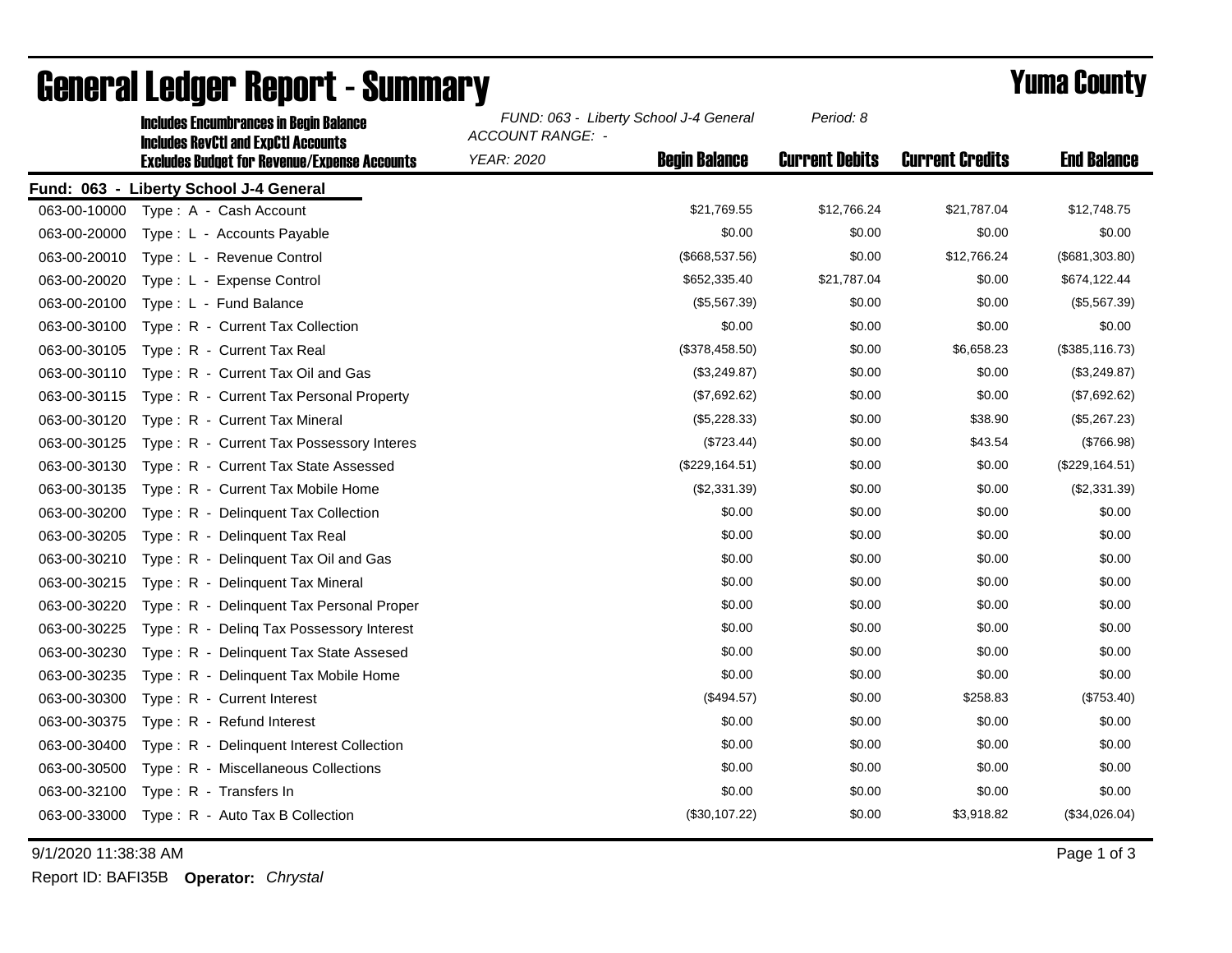|              |                                                     | <b>Includes Encumbrances in Begin Balance</b><br><b>Includes RevCtI and ExpCtI Accounts</b> |                                        | FUND: 063 - Liberty School J-4 General<br>ACCOUNT RANGE: - |                        |                                  |               |
|--------------|-----------------------------------------------------|---------------------------------------------------------------------------------------------|----------------------------------------|------------------------------------------------------------|------------------------|----------------------------------|---------------|
|              | <b>Excludes Budget for Revenue/Expense Accounts</b> | <b>YEAR: 2020</b>                                                                           | <b>Begin Balance</b>                   | <b>Current Debits</b>                                      | <b>Current Credits</b> | <b>End Balance</b>               |               |
|              |                                                     | Fund: 063 - Liberty School J-4 General                                                      |                                        |                                                            |                        |                                  |               |
| 063-00-33100 |                                                     | Type: $R -$ Auto Tax A & F Collection                                                       |                                        | (\$11,087.11)                                              | \$0.00                 | \$1,847.92                       | (\$12,935.03) |
| 063-00-49100 |                                                     | Type: X - Treasurer Fees                                                                    |                                        | \$1,568.36                                                 | \$17.49                | \$0.00                           | \$1,585.85    |
| 063-00-49401 |                                                     | Type: X - Transfer Out                                                                      |                                        | \$0.00                                                     | \$0.00                 | \$0.00                           | \$0.00        |
| 063-00-49500 |                                                     | Type: X - Checks Written / ACH Transfer                                                     |                                        | \$650,767.04                                               | \$21.769.55            | \$0.00                           | \$672,536.59  |
|              |                                                     |                                                                                             | Fund: 063 - Liberty School J-4 General | (\$16,202.16)<br>Totals:                                   | \$56,340,32            | \$47,319.52                      | (\$7,181.36)  |
|              |                                                     | <b>Total Fund Revenues:</b>                                                                 | \$12.766.24                            | <b>Total Fund Expenses:</b>                                | \$21.787.04            | <b>Net Revenue Over Expense:</b> | (\$9,020.80)  |

## General Ledger Report - Summary **Example 2018** Yuma County